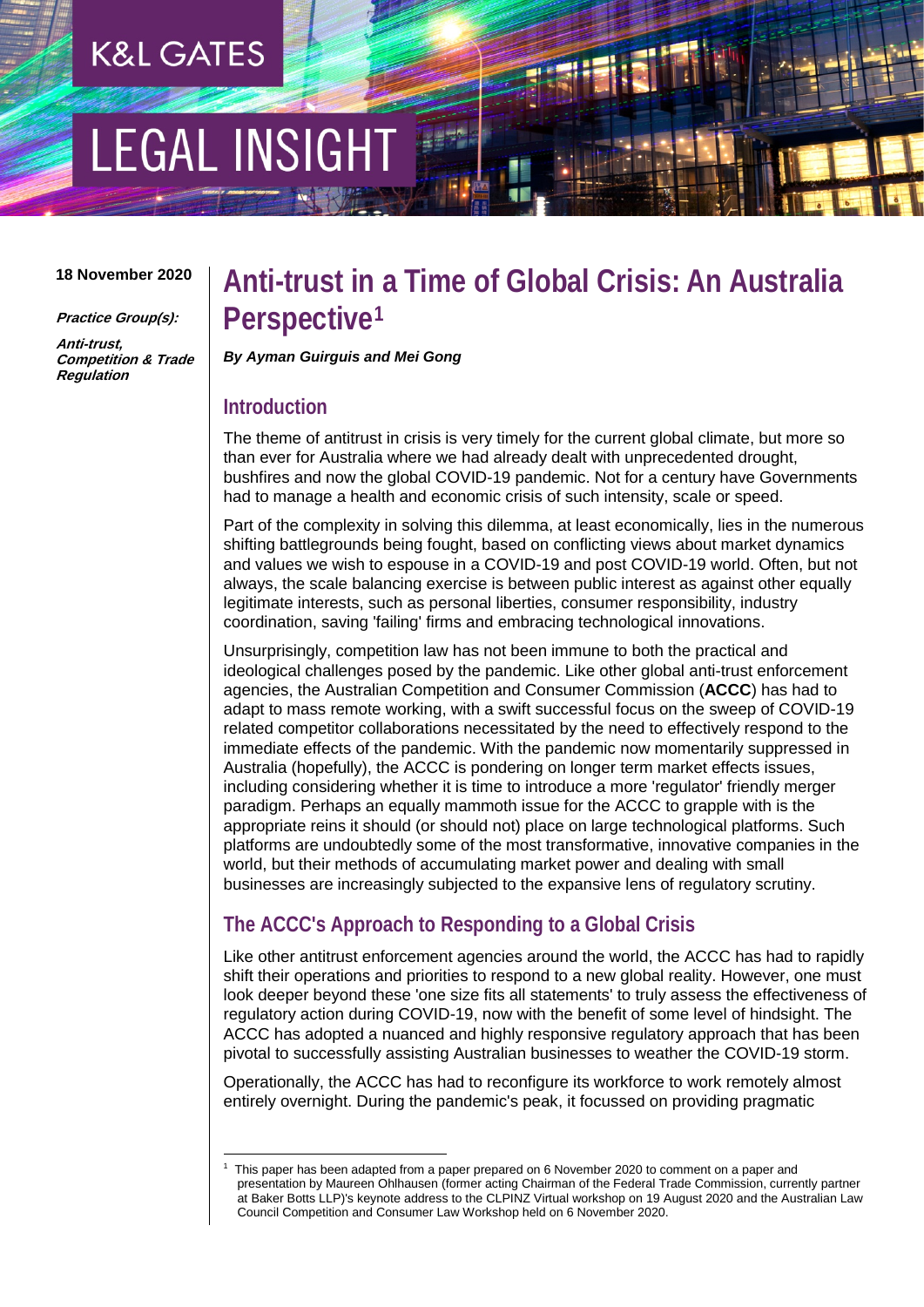regulatory oversight over a number of enforcement areas. However, it now appears that there has been a greater resumption of 'business as usual' activities, as follows:

- i. At the start of the pandemic, the ACCC temporarily recalibrated its 2020 compliance and enforcement priorities to COVID-19 related issues (a number of which will be discussed in this paper).<sup>[2](#page-1-0)</sup> More recently, the ACCC has initiated a number of proceedings on non COVID-19 specific issues, including alleging cartel conduct in the construction industry and unfair contract terms in the printing industry that are aligned with its original 2020 compliance priorities of focusing on anti-competitive behaviour in the construction sector and protecting small businesses.[3](#page-1-1)
- ii. While we can all agree that the ACCC's merger review/assessment process is very efficient by world standards, there is a level of opacity, particularly due to the large number of reviews finalised under the pre-assessment process – which makes it impossible to know the true impact of COVID-19 on Australian merger review, including whether the ACCC's initial public warning about limiting its resources on 'speculative' mergers was warranted.<sup>[4](#page-1-2)</sup> However, our recent experience indicates that the ACCC is achieving quick turnaround times, perhaps as a result of reduced pressure on its resources to deal with the initial sweep of COVID-19 authorisations;
- iii. It formed a COVID-19 Taskforce which focussed on early intervention and engagement with businesses on issues such as consumers' refund rights and remedies due to forced service cancellations;

This is an area where the ACCC appears to have changed its regulatory approach during the course of the pandemic. At the start of the pandemic, understandably, the ACCC was very concerned about stranded consumers left without any remedy and companies charging consumers large cancellation fees. It consequently applied regulatory pressure on a number of travel and aviation companies to provide *full* refunds to eligible consumers rather than compelling them to offer credit vouchers.<sup>5</sup> The ACCC has now pared back its approach, and recently indicated that partial refunds are allowed as long as the reduction is "reasonable and appropriate".[6](#page-1-4)

Such a nuanced change in the ACCC's approach may be indicative of its confidence of increased consumer awareness about their rights. It is also consistent with the reality that these companies were "ready, willing and able" to provide such services, but for COVID-19. Arguably, their inability to provide

- <span id="page-1-2"></span><sup>4</sup> ACCC, '*COVID-19 pandemic - what it means for ACCC merger clearances, authorisations, notifications and CTMS*' (27 March 2020[\)https://www.accc.gov.au/update/covid-19-pandemic-what-it-means-for-accc-merger](https://www.accc.gov.au/update/covid-19-pandemic-what-it-means-for-accc-merger-clearances-authorisations-notifications-and-ctms)[clearances-authorisations-notifications-and-ctms.](https://www.accc.gov.au/update/covid-19-pandemic-what-it-means-for-accc-merger-clearances-authorisations-notifications-and-ctms)
- <span id="page-1-3"></span><sup>5</sup> Refer to ACCC's media releases, '*Flight Centre to refund cancellation fees'* (3 May 2020) <https://www.accc.gov.au/media-release/flight-centre-to-refund-cancellation-fees> and '*Qantas offers refunds for flight cancellations'* (19 June 2020) [\(https://www.accc.gov.au/media-release/qantas-offers-refunds-for-flight](https://www.accc.gov.au/media-release/qantas-offers-refunds-for-flight-cancellations)[cancellations](https://www.accc.gov.au/media-release/qantas-offers-refunds-for-flight-cancellations) where both entities changed their refund approaches after the ACCC applied regulatory pressure.

<span id="page-1-0"></span><sup>&</sup>lt;u>.</u> <sup>2</sup> ACCC, '*ACCC response to COVID-19 pandemic*' (27 March 2020) [https://www.accc.gov.au/media-release/accc](https://www.accc.gov.au/media-release/accc-response-to-covid-19-pandemic)[response-to-covid-19-pandemic.](https://www.accc.gov.au/media-release/accc-response-to-covid-19-pandemic) 

<span id="page-1-1"></span>See the ACCC's civil cartel proceedings against overhead crane company NQ Cranes Pty Ltd (19 October 2020): [https://www.accc.gov.au/media-release/action-over-alleged-market-sharing-cartel-in-the-overhead-crane-industry;](https://www.accc.gov.au/media-release/action-over-alleged-market-sharing-cartel-in-the-overhead-crane-industry) the ACCC's unfair contract terms proceedings against Fuji Xerox (22 October 2020): [https://www.accc.gov.au/media-release/fuji-xerox-in-court-over-alleged-unfair-contract-terms.](https://www.accc.gov.au/media-release/fuji-xerox-in-court-over-alleged-unfair-contract-terms) 

<span id="page-1-4"></span><sup>6</sup> John Kehoe, '*Part-refunds for cancelled travel is OK, says ACCC'* (23 October 2020) [https://www.afr.com/policy/economy/part-refunds-for-cancelled-travelled-is-okay-accc-20201023-p567w9.](https://www.afr.com/policy/economy/part-refunds-for-cancelled-travelled-is-okay-accc-20201023-p567w9)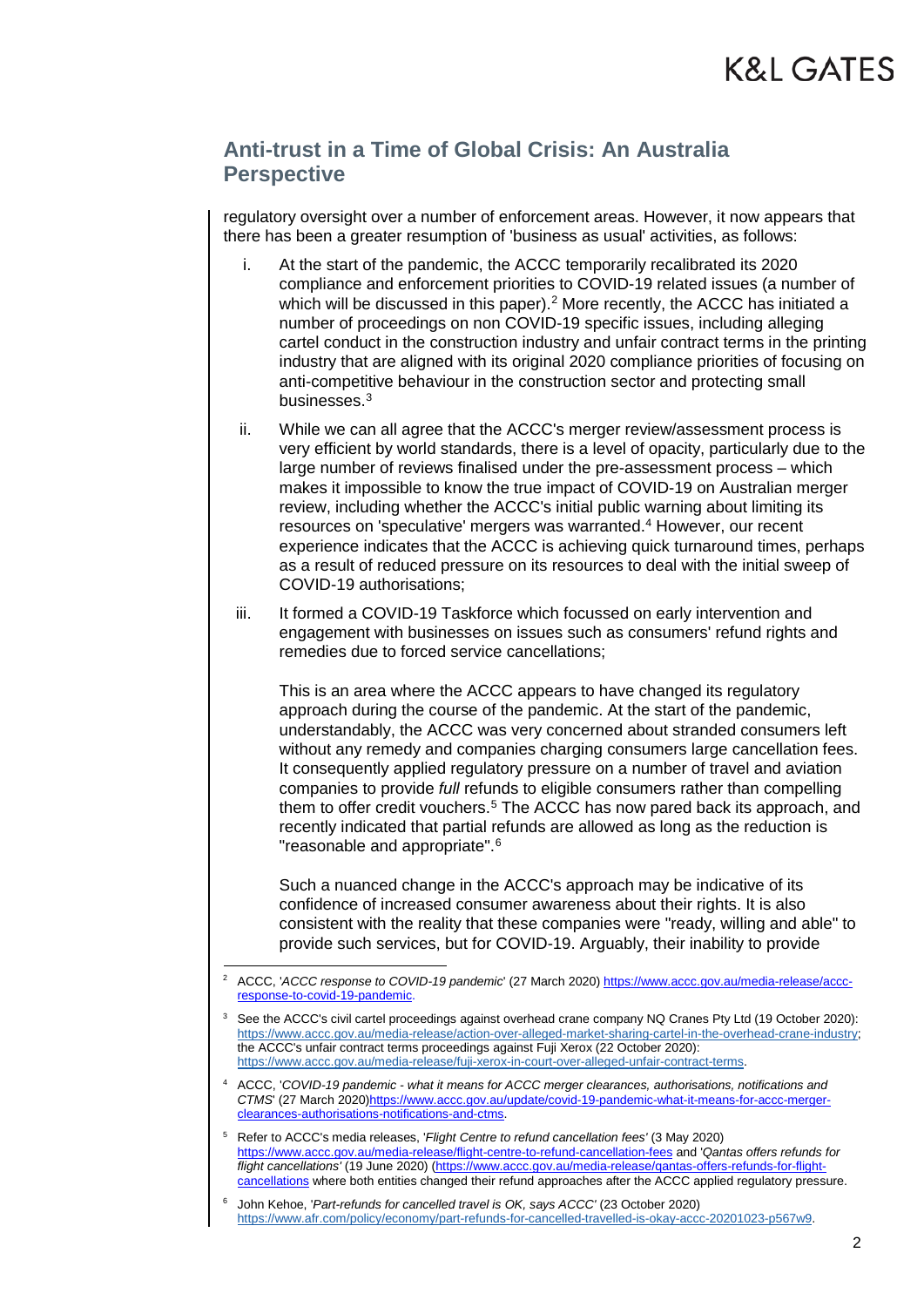services to consumers in these circumstances may amount to 'force majeure' and that they may not have been legally obligated to provide full refunds.

iv. taking a pragmatic and yet principled approach to COVID-19 related competitor collaborations, resulting in approvals, at a breakneck pace, of close to 30 authorisations allowing for competitor collaborations across the grocery, finance, pharmacy/healthcare, retail, energy and telecommunication sector in the space of 4 short months, with interim authorisations often being granted within 48 hours of lodgement (which would usually take at least a month in pre COVID-19 times).<sup>[7](#page-2-0)</sup>

#### **Competitor Collaborations During COVID-19**

-

At this point, one may ask whether the ACCC's rapid pace of regulatory approvals amount to 'rubber stamping' competitor collaborations? If so, should Australia adopt a forbearance/self-assessment regime such as is in other jurisdictions like the US, EU, and UK?[8](#page-2-1)

The 'tried and tested' approach to authorisation involves a public 6 month consideration of the benefits of the public benefits resulting from the proposed conduct.<sup>[9](#page-2-2)</sup> The primary benefits, as against other forbearance/self-assessment regimes, for both the applicants, as well as the ACCC, are legal protections from regulatory/private actions, while providing the ACCC with unparalleled clarity on what collaborative conduct is actually occurring 'on the ground'.

Extraordinary times calls for extraordinary measures, and even the conventional authorisation process has had to be significantly and promptly adapted to address the urgency of COVID-19 challenges. Such transformation has been in various forms:

i. Firstly, in the ordinary course, both the applicants and any interested third parties have various opportunities to make written submissions, including to respond to the ACCC's interim determination.[10](#page-2-3) To address these voluminous applications on an urgent basis, the ACCC has decided, in many cases, to short circuit the process by seeking interested parties' feedback only *after* the issue of its interim authorisation. This has allowed the ACCC to make interim decisions in an extraordinarily timely manner, in many cases, within 48 hours of lodgement.

As an aside, there are outliers to this trend, particularly as the pandemic 'stabilises'. Notably, in a recent application by Virgin Australia and Alliance Airlines to cooperate in relation to the provision of services on various regional and international routes due to the COVID-19 pandemic for 2 years, the ACCC is seeking submission prior to its interim authorisation decision (the longest

<span id="page-2-0"></span><sup>7</sup> The ACCC also authorised chicken processors in Victoria to work together to reduce the impact of the COVID-19 pandemic and associated Victorian stage 4 restrictions on the chicken meat industry, see Ingham's Group Ltd, other chicken processors and the Australian Chicken Meat Federation's authorisation application (granted on 29 October 2020)[: https://www.accc.gov.au/public-registers/authorisations-and-notifications-registers/authorisations](https://www.accc.gov.au/public-registers/authorisations-and-notifications-registers/authorisations-register/inghams-group-ltd-other-chicken-processors-and-the-australian-chicken-meat-federation)[register/inghams-group-ltd-other-chicken-processors-and-the-australian-chicken-meat-federation.](https://www.accc.gov.au/public-registers/authorisations-and-notifications-registers/authorisations-register/inghams-group-ltd-other-chicken-processors-and-the-australian-chicken-meat-federation) 

<span id="page-2-1"></span>In contrast to Australia, in New Zealand, individual authorisation are not required or are otherwise not available for COVID-19 related competitor collaborations. For example, the New Zealand Commerce Commission has published COVID-19 guidelines outlining factors businesses should take into account when self-assessing for COVID-19 related collaborations with competitors [\(https://comcom.govt.nz/\\_\\_data/assets/pdf\\_file/0019/215812/Business-collaboration-under-COVID-19-guidelines-](https://comcom.govt.nz/__data/assets/pdf_file/0019/215812/Business-collaboration-under-COVID-19-guidelines-May-2020.pdf)[May-2020.pdf\)](https://comcom.govt.nz/__data/assets/pdf_file/0019/215812/Business-collaboration-under-COVID-19-guidelines-May-2020.pdf).

<span id="page-2-2"></span><sup>&</sup>lt;sup>9</sup> The 'public benefits' test involves an evaluative exercise balancing the public benefits and public detriments resulting from the proposed conduct.

<span id="page-2-3"></span> $10$  All submissions relating to the authorisation application from the applicants and any interested third parties is placed on the ACCC's register subject to valid confidentiality claims.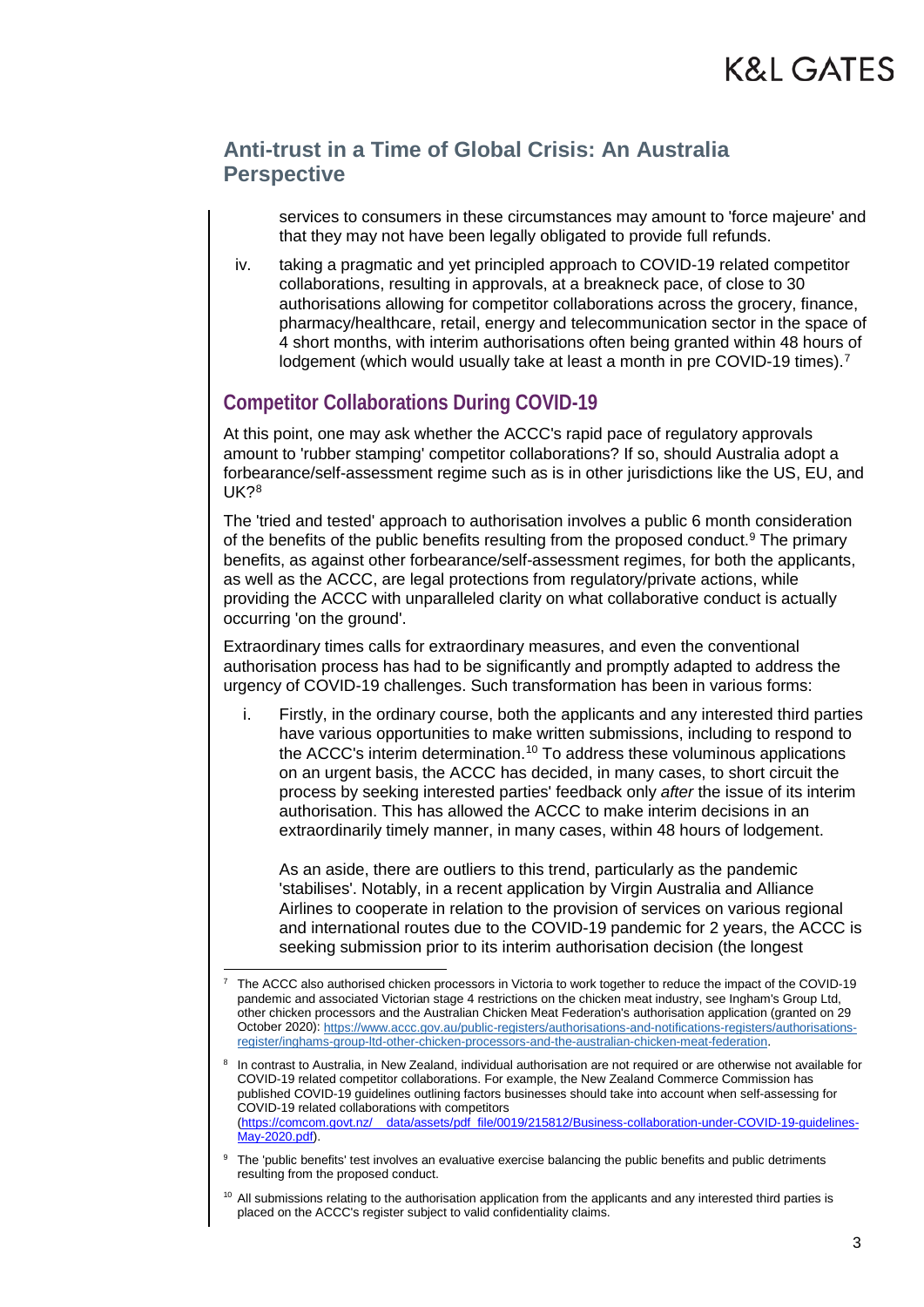authorisation period being applied for so far out of the COVID-19 related authorisations also reflects pessimism about the pandemic's enduring economic effects).[11](#page-3-0)

- ii. Secondly, perhaps to counter concerns that some material impacts of the competitor collaborations may not have been properly considered/the scope of the authorised conduct may be too broad, the ACCC both:
	- proactively sought individual participants' feedback as a part of its consideration of the authorisation applications, as well as providing for third parties that were not part of the 'applicant group' to be added to that group, so as not to be at a competitive disadvantage during the pandemic period; and
	- imposed significant and onerous regular reporting conditions both as a part of its consideration of the authorisation applications, and following its final determination, requiring much of the reporting to be made public. For the pharmaceutical wholesalers whom we represented, this has meant an onerous fortnightly reporting regime for at least the next year.[12](#page-3-1) The ACCC may well be legitimately concerned about maintaining oversight to deter potential complacency/unnecessary collaboration outside of the scope of authorisations between competitors (given the significant number of sectors/market participants affected simultaneously). However, query whether this well-meaning intention may have unintended consequences for struggling businesses who are left with onerous and ongoing compliance burdens.

For businesses that find the more drawn out process of authorisation unappetising, the two other regulatory alternatives may not be much more appealing. The class exemption option bears the closest resemblance to the forbearance/self-assessment regimes in the UK, EU or US. Since November 2018, the ACCC has had the option to offer class exemptions allowing businesses covered to be exempt from competition law breaches for certain anticompetitive conduct that do not substantially lessen competition and/or are likely to have net public benefits.

The ACCC has recently announced that its first class exemption will be commencing in early 2021. The new exemption will allow small businesses, including franchisees and fuel retailers to collectively negotiate with their supplier counterparties.<sup>[13](#page-3-2)</sup> Such exemptions, at least in principle, can equalise the bargaining power of the respective parties without any legal compulsion (such as a boycott right by the collective bargaining parties) on the target to engage in collective bargaining. However, seeking particular class exemptions for the period of a crisis is unlikely to be practical given its slow and considered pace, coupled with the associated regulatory processes required (in the form of Parliamentary tabling and disallowance procedures).

Take, for example, the collective bargaining class exemption which was initially under consideration since August 2018, over 2 years ago.[14](#page-3-3) Or the ocean liner shipping class

<span id="page-3-0"></span><sup>&</sup>lt;u>.</u> <sup>11</sup> See Virgin Australia and Alliance Airline's authorisation application (23 October 2020): [https://www.accc.gov.au/public-registers/authorisations-and-notifications-registers/authorisations-register/virgin](https://www.accc.gov.au/public-registers/authorisations-and-notifications-registers/authorisations-register/virgin-australia-alliance-airlines)[australia-alliance-airlines.](https://www.accc.gov.au/public-registers/authorisations-and-notifications-registers/authorisations-register/virgin-australia-alliance-airlines) 

<span id="page-3-1"></span><sup>12</sup> See National Pharmaceutical Services Association authorisation application (granted 17 September 2020): [https://www.accc.gov.au/public-registers/authorisations-and-notifications-registers/authorisations](https://www.accc.gov.au/public-registers/authorisations-and-notifications-registers/authorisations-register/national-pharmaceutical-services-association-npsa)[register/national-pharmaceutical-services-association-npsa.](https://www.accc.gov.au/public-registers/authorisations-and-notifications-registers/authorisations-register/national-pharmaceutical-services-association-npsa)

<span id="page-3-2"></span><sup>13</sup> ACCC, 'Class exemption will enable small businesses to collectively bargain' (22 October 2020) [https://www.accc.gov.au/media-release/class-exemption-will-enable-small-businesses-to-collectively-bargain.](https://www.accc.gov.au/media-release/class-exemption-will-enable-small-businesses-to-collectively-bargain)

<span id="page-3-3"></span><sup>14</sup> ACCC, collective bargaining class exemption (commenced 23 August 2018[\) https://www.accc.gov.au/public](https://www.accc.gov.au/public-registers/class-exemptions-register/collective-bargaining-class-exemption)[registers/class-exemptions-register/collective-bargaining-class-exemption.](https://www.accc.gov.au/public-registers/class-exemptions-register/collective-bargaining-class-exemption)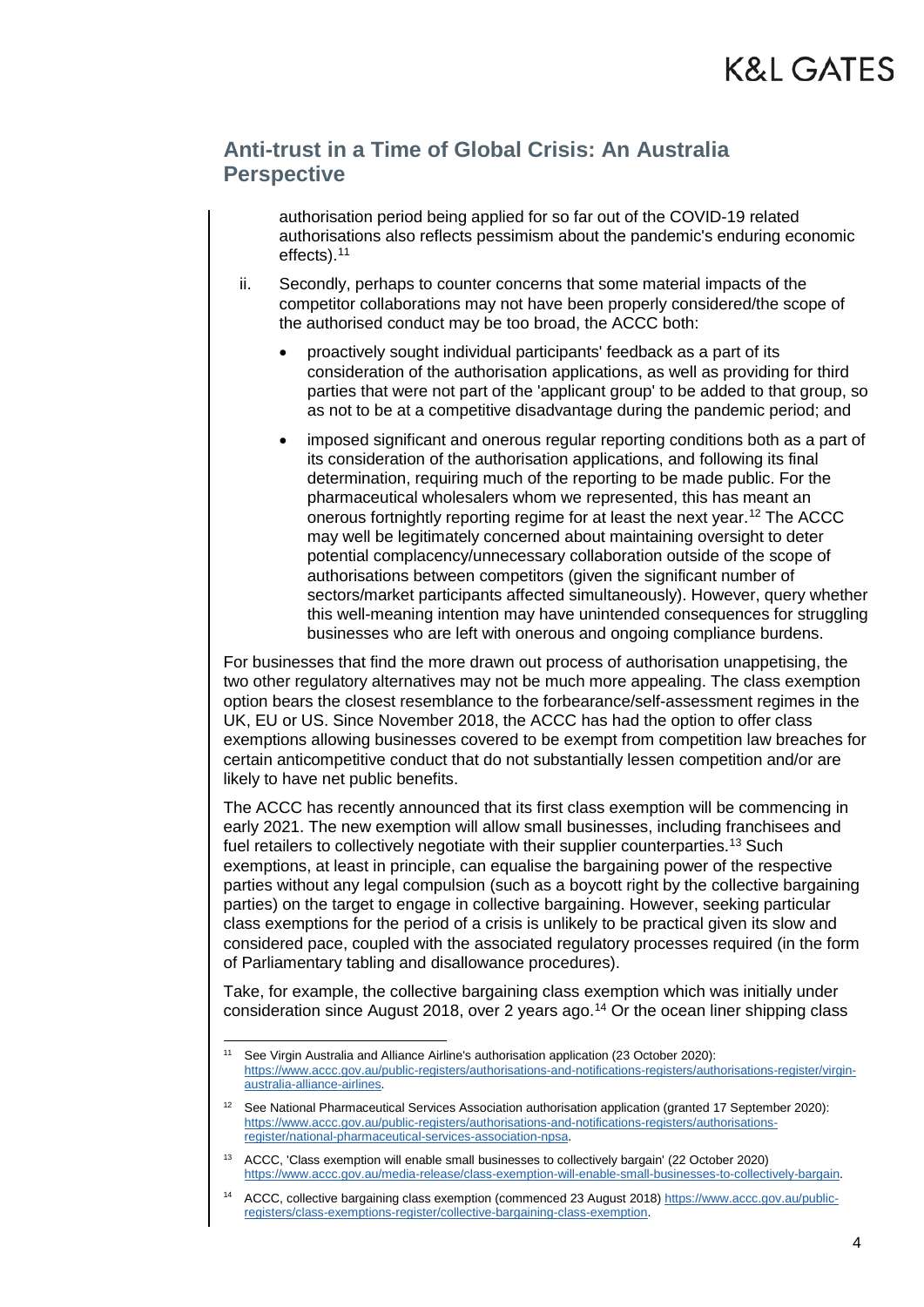exemption which was first under consideration in December last year, but the consultation process has not yet recommenced.[15](#page-4-0) Although COVID-19 undoubtedly contributed to some delays, it is unlikely that ad-hoc class exemptions will be the 'magic silver bullet' for the range of urgent and bespoke competitor collaborations that have arisen as a result of the global health pandemic.

Finally, parties may seek to the self-assess under joint venture exception to cartel conduct. If provisions of a collaboration that may amount to cartel conduct are 'reasonably necessary' for, and 'for the purposes of', the objectives of the joint endeavour, the pandemic specific collaborations may be exempt from per se liability. However, the sector wide collaborations we have seen in COVID-19 are unlikely to be suited for this route due to the limited scope of these joint endeavours. For example, the pharmaceutical wholesalers' collaboration and the others with which we are familiar, did not involve any business cost or revenue sharing arrangements and only allowed for limited non-pricing data sharing, arguably uncharacteristic of a typical joint venture.

It is clear that the authorisation process has been a very powerful and successful tool for the ACCC and businesses to deal with urgent competitor collaborations during a crisis.

#### *Price Gouging*

A slight detour to consider 'price gouging' behaviour which has become more prevalent or perhaps public during the pandemic, where the supply of essential goods cannot keep up with demand driven largely by irrational consumer behaviour. Similar to a number of jurisdictions, price gouging in Australia is not illegal. Although the Minister for Health has made a Biosecurity Determination prohibiting price gouging on 'essential goods',[16](#page-4-1) to date, the ACCC has not undertaken any enforcement activities against price gouging (or related misleading conduct), save for perhaps, pressuring petrol retailers to pass on cost savings to consumers.<sup>[17](#page-4-2)</sup>

Exploitative behaviours such as price gouging are often symptomatic of a lack of effective competition. Alongside with unfair contract terms (which currently have do not attract penalties but may be declared void by the Court), the ACCC has increasingly expressed impatience with its role of being a 'toothless tiger' in tackling these loopholes of Australian Consumer Law. Its recent proposal to renaming the Australian Consumer Law to be the Australian Consumer and Fair Trading Law, as well as renewing calls to penalise unfair contract terms and introduce a broader unfair trading practices provision may well suggest its ideal market economy involves further curbing the market power of larger players and strengthening protection for small businesses and consumers.[18](#page-4-3) Only time will tell whether such reforms are warranted.

<span id="page-4-0"></span><sup>-</sup><sup>15</sup> ACCC, ocean liner shipping class exemption (commenced 3 December 2019[\) https://www.accc.gov.au/public](https://www.accc.gov.au/public-registers/class-exemptions-register/ocean-liner-shipping-class-exemption)[registers/class-exemptions-register/ocean-liner-shipping-class-exemption.](https://www.accc.gov.au/public-registers/class-exemptions-register/ocean-liner-shipping-class-exemption) 

<span id="page-4-1"></span><sup>16</sup> For more, see the *Biosecurity (Human Biosecurity Emergency) (Human Coronavirus with Pandemic Potential) (Essential Goods) Determination 2020* (Cth)*.* 

<span id="page-4-2"></span><sup>17</sup> See, for example, the ACCC's press release: '*Petrol retailers should reduce their prices in line with falls in international petrol prices*' (22 April 2020)[: https://www.accc.gov.au/media-release/petrol-retailers-should-reduce](https://www.accc.gov.au/media-release/petrol-retailers-should-reduce-their-prices-in-line-with-falls-in-international-petrol-prices)[their-prices-in-line-with-falls-in-international-petrol-prices.](https://www.accc.gov.au/media-release/petrol-retailers-should-reduce-their-prices-in-line-with-falls-in-international-petrol-prices)

<span id="page-4-3"></span><sup>18</sup> ACCC Chair, Rod Sims' speech to National Press Club '*Tackling market power in the COVID-19 era'* (21 October 2020) [https://www.accc.gov.au/speech/tackling-market-power-in-the-covid-19-era.](https://www.accc.gov.au/speech/tackling-market-power-in-the-covid-19-era)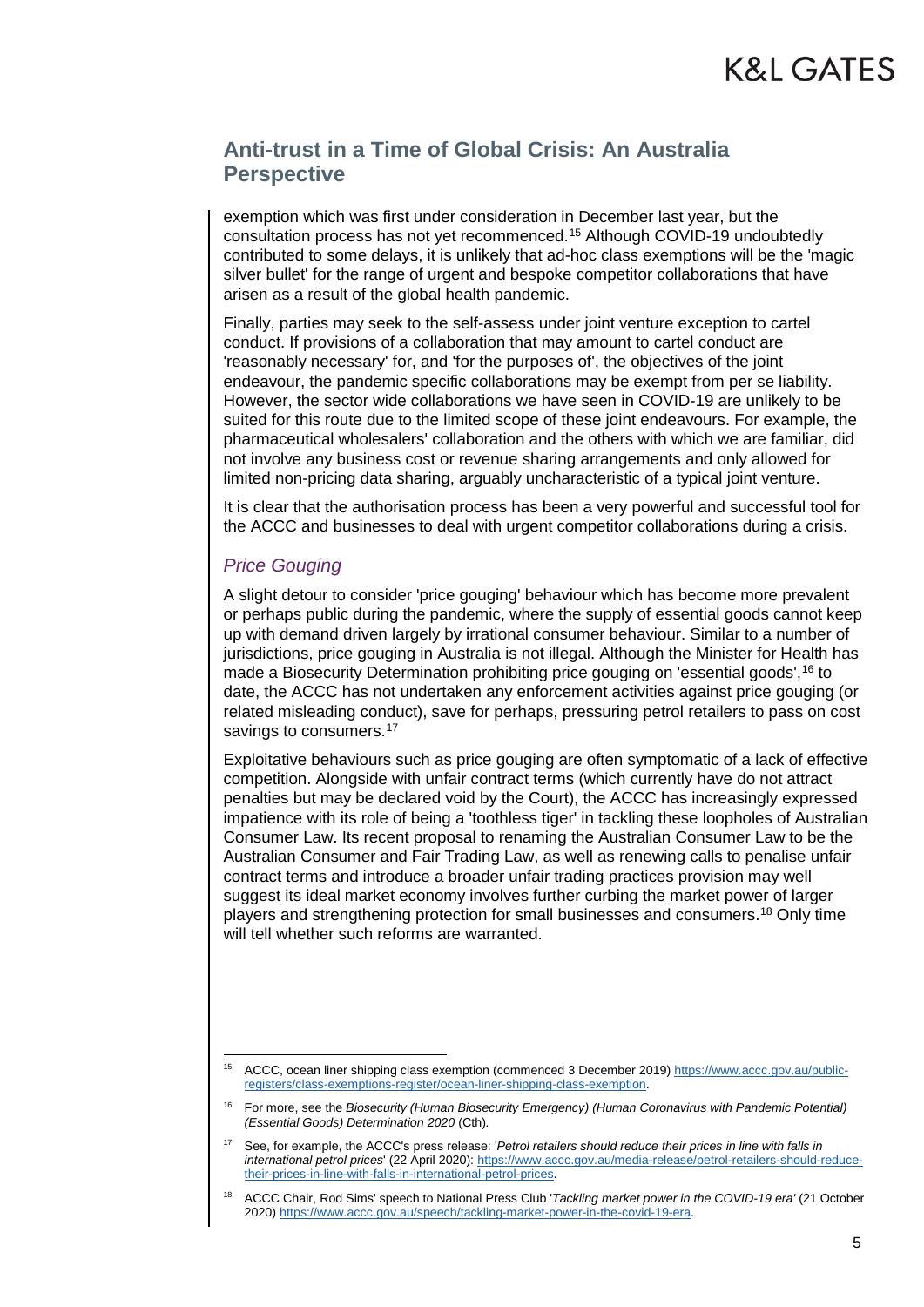#### **The Unlikely (Public) Rise in 'Failing or Flailing Firm' Arguments Amidst Pandemic-Related Insolvencies**

Although much have been said about competitor collaboration in times of crisis, what about businesses that cannot 'hold-out' during the economic slump and goes into voluntary administration or insolvency? As has been the case in the US and elsewhere in the world, Australia has also been vulnerable to some high profile corporate collapses. Household names such as Virgin, a number of fashion houses, stationary retailer Kikki.K and foreign currency exchange chain Travelex have collapsed into administration. However, even if a seismic shift of more failing businesses are observed, we are unlikely to see much, if any, 'failing' firm arguments being publicly used in Australia or observe a regulatory position change in respect of such arguments. There are both substantive, as well as process related issues contributing to this.

As stated earlier, Australia's merger control process facilitates a very efficient consideration of mergers, as compared with many jurisdictions. However, the reality is that our system does not lend itself to gaining great insight about this issue.

Arguably, the most critical factor contributing to some opacity of Australia's merger regime is the availability of the confidential 'pre-assessment' process which the overwhelming majority of merger proposals are assessed through. In fact, in FY19, the ACCC considered 92% of its 331 merger matters through this process[.19](#page-5-0) Added to this is the fact that there are no pre-merger notification requirements in Australia (not that we are advocating for any such requirement). In addition, the ACCC has also recently announced that for mergers that are completed without prior notification to the ACCC, any post-merger review will no longer be placed on the ACCC's public merger register.<sup>20</sup> Consequently:

- there may well be parties who consider that a failing company argument is available to their transaction without it being brought to the ACCC's attention; and/or
- if such arguments are raised in the context of confidential pre-assessment processes and decisions, the 'market' is generally not privy to the decisions by the ACCC (recognising that significant proposed mergers are generally subject to the "standard" informal clearance process that involves public market enquiries and public position/decisions being taken by the ACCC).

While the ACCC's pre-assessment process is very efficient for merger parties, it does not always assist in providing clarity/transparency to businesses about the ACCC's approach to market definition and market dynamics in a merger control context.

Notwithstanding these criticisms, the ACCC has been very clear with its regulatory approach to assessing 'failing' or 'flailing firm' arguments. Both in pre-pandemic times and the current extraordinary times of 2020, the ACCC has publicly indicated that merger assessments involving concerns about the financial viability of firms will need to go

<u>.</u>

<span id="page-5-0"></span><sup>19</sup> *Australian Competition and Consumer Commission and the Australian Energy Regulator: Annual Report 2018- 2019* [https://www.accc.gov.au/system/files/ACCC-AER%20annual%20report\\_2018-19.pdf](https://www.accc.gov.au/system/files/ACCC-AER%20annual%20report_2018-19.pdf) p49. The number of merger matters in 2020 considered by the ACCC 'behind closed doors' through the confidential pre-assessment process is likely to be higher than previous years. This is due in part to the temporary nil threshold for foreign investments to be subjected to the review of the Foreign Investment Review Board, who consults with the ACCC as a matter of course in considering relevant foreign acquisitions.

<span id="page-5-1"></span><sup>20</sup> Alison Eveleigh, Lawyerly '*ACCC to keep investigations of completed mergers close to its chest'* (31 August 2020) [https://www.lawyerly.com.au/accc-to-keep-investigations-of-completed-mergers-close-to-its-chest/.](https://www.lawyerly.com.au/accc-to-keep-investigations-of-completed-mergers-close-to-its-chest/)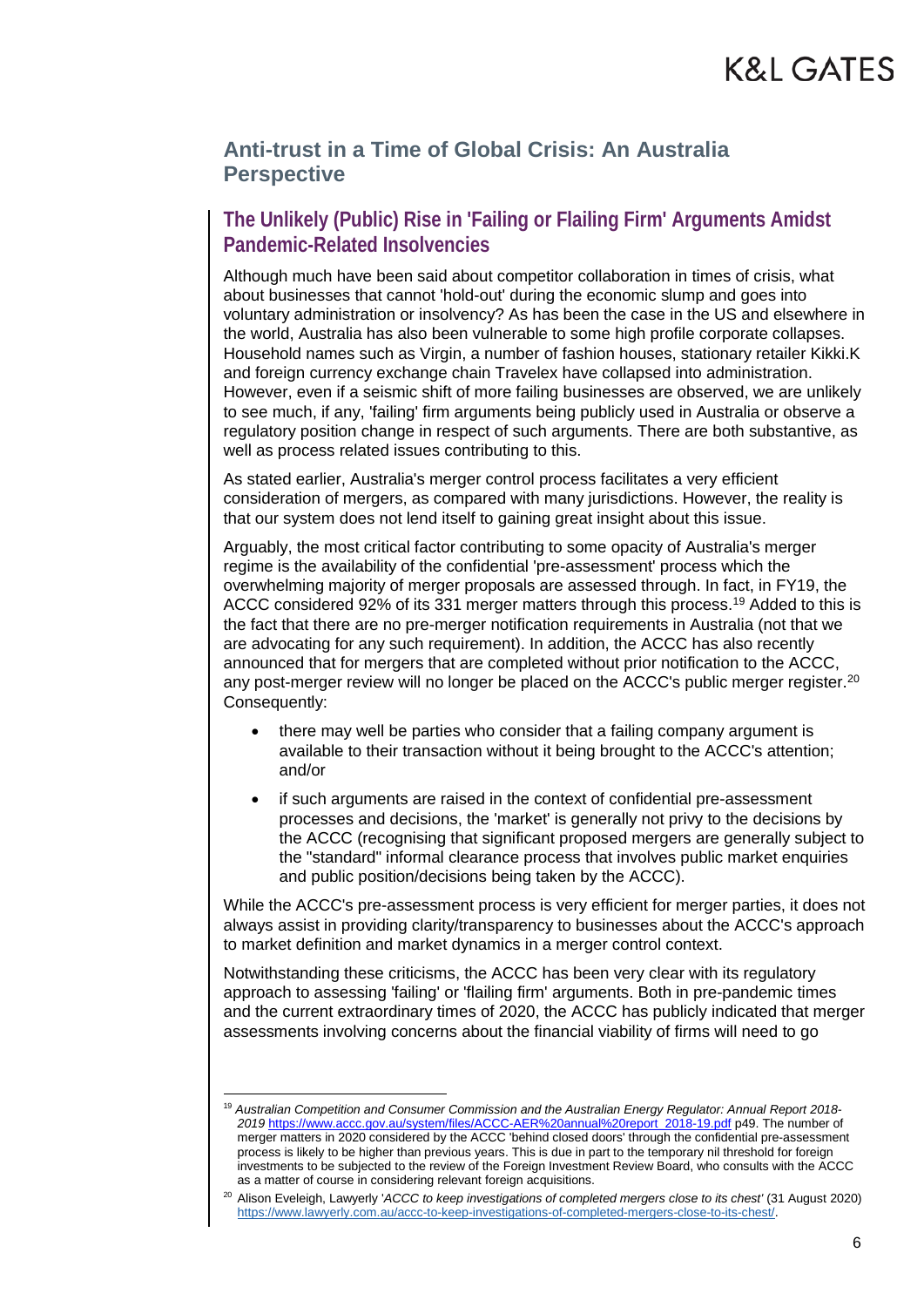beyond considering current market impacts, with due regard paid to the longer term impact on competition arising from any change in market structures.<sup>[21](#page-6-0)</sup>

That is not to say that the ACCC will make a 'blanket claim' and reject the validity of the 'failing' firm argument in every case. In fact, merger considerations specific for 'failing firms' are clearly outlined in the ACCC's *Merger Guidelines*, which considers whether the 'failing' firm's assets will leave the industry and the likely state of competition after the 'failing firm' has exited from the market.<sup>[22](#page-6-1)</sup> While it is clear that considering the financial position of the 'failing firm' will not be sufficient to secure merger clearance alone, it is likely that the financial impacts of the pandemic will nonetheless play a key role in determining 'failing or flailing firm' mergers, similar to what has happened in a number of bank mergers following the 2008 Global Financial Crisis (**GFC**). [23](#page-6-2)

Ultimately, what the COVID-19 market paradigm, particularly in its long road to recovery, will look like, may well be shaped by not just the unpredictable nature of the global health crisis, but by the market structures that the ACCC (and the Government) may wish to preserve for our future.

#### **Renewed Regulatory Interest in Large Technology Platforms and Fintech Markets**

Consumer data is the new source of market power. As the recent Netflix documentary 'Social Dilemma' sharply states it, "*if you're not paying for the product, then you're the product*". Arguably, what is driving regulatory interest is a greater normative appreciation of the power of data, algorithms and automation underlying these large technology platforms' interactions with customers - in addition to the sheer 'size' of the technology platform providers.

It is uncontroversial that market power, by itself, is not illegal, and competitors are generally encouraged to engage in commercial tactics to advance their market shares. And although these issues are not necessarily unique to COVID-19, our increasing reliance on technology platforms during these socially distanced times have inadvertently has entrenched the power of technological platforms and the resultant ancillary market issues.

What is at stake here is more than competitive markets. Privacy concerns over technology platforms' use of personal data, and the importance of 'public interest' journalism have all been central to the debate on the role of platforms. The intersection of these complex spheres may well raise a separate debate about whether the ACCC, as a traditional competition and consumer law regulator, is appropriately placed to traverse

<span id="page-6-0"></span> $21$ 21 Misa Han, James Thomson and Max Mason: '*ACCC chair Rod Sims says failing firms need a better excuse to support mergers*' (January 9 2017[\):https://www.afr.com/companies/accc-chair-rod-sims-says-failing-firms-need-a](https://www.afr.com/companies/accc-chair-rod-sims-says-failing-firms-need-a-better-excuse-to-support-mergers-20170109-gto2pe)[better-excuse-to-support-mergers-20170109-gto2pe](https://www.afr.com/companies/accc-chair-rod-sims-says-failing-firms-need-a-better-excuse-to-support-mergers-20170109-gto2pe) see also ACCC media update: '*COVID-19 pandemic - what it means for ACCC merger clearances, authorisations, notifications and CTMS*' (27 March 2020) [https://www.accc.gov.au/update/covid-19-pandemic-what-it-means-for-accc-merger-clearances-authorisations](https://www.accc.gov.au/update/covid-19-pandemic-what-it-means-for-accc-merger-clearances-authorisations-notifications-and-ctms)[notifications-and-ctms.](https://www.accc.gov.au/update/covid-19-pandemic-what-it-means-for-accc-merger-clearances-authorisations-notifications-and-ctms)

<span id="page-6-1"></span><sup>22</sup> Refer to sections 3.22-3.23 of the ACCC's Merger Guidelines (October 2008, updated November 2017): [https://www.accc.gov.au/system/files/Merger%20guidelines%20-%20Final.PDF.](https://www.accc.gov.au/system/files/Merger%20guidelines%20-%20Final.PDF) 

<span id="page-6-2"></span><sup>23</sup> For examples, refer to the ACCC's public competition assessment on Commonwealth Bank of Australia's proposed acquisition of BankWest and St Andrew's Australia (not opposed on 10 December 2008) [https://www.accc.gov.au/public-registers/mergers-registers/public-informal-merger-reviews/commonwealth-bank](https://www.accc.gov.au/public-registers/mergers-registers/public-informal-merger-reviews/commonwealth-bank-of-australia-proposed-acquisition-of-bankwest-and-st-andrews-australia)[of-australia-proposed-acquisition-of-bankwest-and-st-andrews-australia;](https://www.accc.gov.au/public-registers/mergers-registers/public-informal-merger-reviews/commonwealth-bank-of-australia-proposed-acquisition-of-bankwest-and-st-andrews-australia) also contrast with Westpac Banking Corporation's proposed acquisition of St George Bank Limited where a 'failing firm' argument was not used despite it being a post GFC crisis acquisition (not opposed on 13 August 2008)[: https://www.accc.gov.au/public](https://www.accc.gov.au/public-registers/mergers-registers/public-informal-merger-reviews/westpac-banking-corporation-proposed-acquisition-of-st-george-bank-limited)[registers/mergers-registers/public-informal-merger-reviews/westpac-banking-corporation-proposed-acquisition-of](https://www.accc.gov.au/public-registers/mergers-registers/public-informal-merger-reviews/westpac-banking-corporation-proposed-acquisition-of-st-george-bank-limited)[st-george-bank-limited.](https://www.accc.gov.au/public-registers/mergers-registers/public-informal-merger-reviews/westpac-banking-corporation-proposed-acquisition-of-st-george-bank-limited)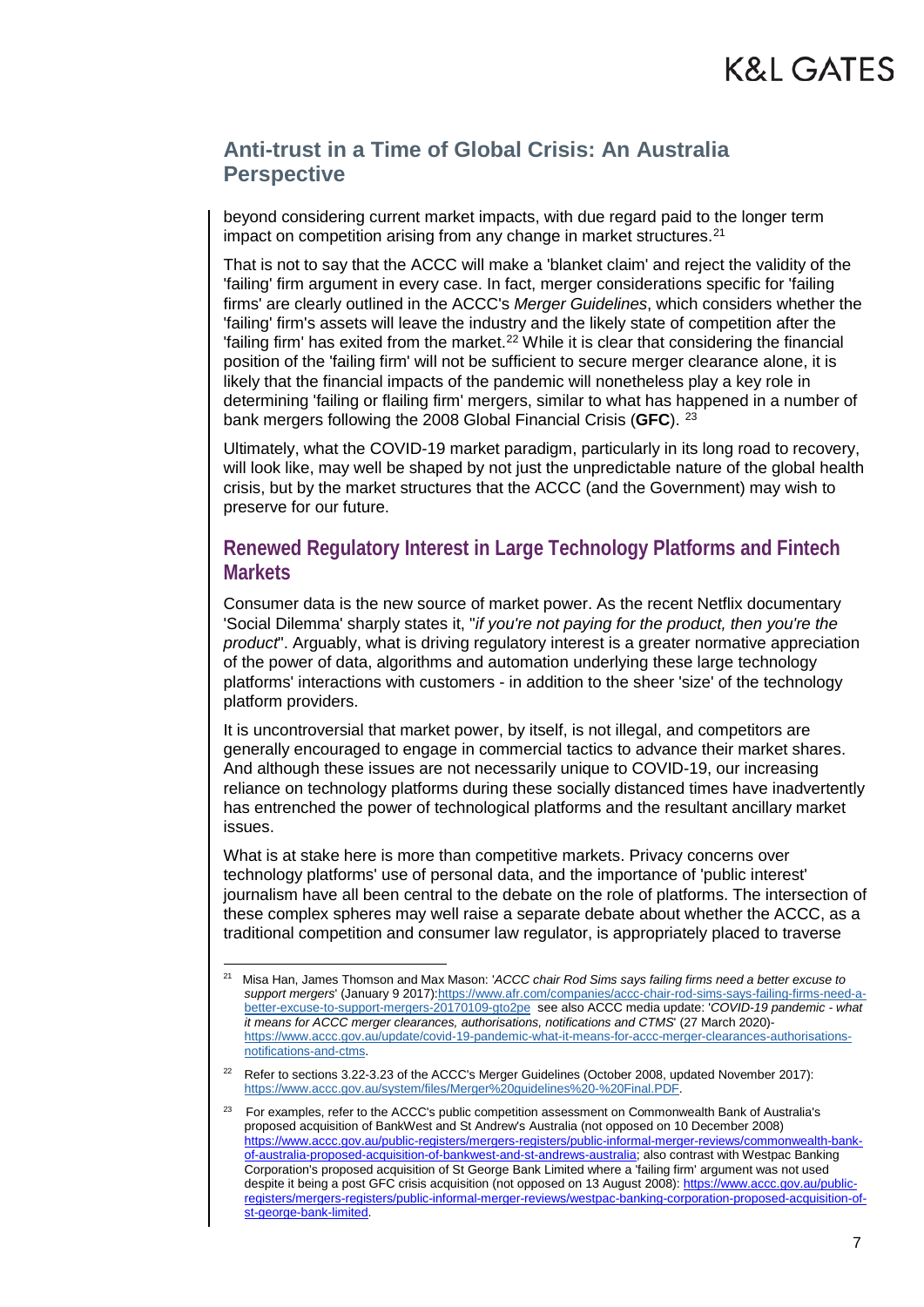the complex array of privacy and media regulation concerns associated with these large technology platforms' activities.<sup>[24](#page-7-0)</sup>

In Australia, the ACCC appears to be concerned about the manner in which large technology platforms are expanding, entrenching, and potentially misusing their market power. [25](#page-7-1) As Mr Sims stated in a recent speech discussing market power during the COVID-19 era, although Facebook and Google achieved their dominant market positions by "*excellent and beneficial innovation… We need as a society to ask how much market concentration do we want to tolerate?*" [26](#page-7-2)

It is also increasingly clear that the undercurrents of this controversy lies in debates about the kinds of regulatory enforcement tools and regulation (and thereby the economic values which we should support as a society) that will be the most effective in nurturing innovation while curbing any unintended side effects.

Putting to one side these thorny ideological questions, it is clear that the ACCC, and other overseas regulators are playing a rapid 'catch-up' race in attempting to understand as much as about these complex, extremely dynamic and intangible digital markets as possible. The ACCC is doing this through undertaking detailed market studies into digital markets, including its 18 month long Digital Platforms Inquiry which concluded last year, its 2020-2025 Digital Platforms Services Inquiry (which recently published its first interim report) as well as its ongoing Digital Advertising Services Inquiry.[27](#page-7-3)

Knowledge is power and the ACCC has been keen to put its new found knowledge to the test. It now has an enforcement branch focussing particularly on digital platforms and has initiated two court proceedings against Google (with at least three other ongoing investigations against large technology platforms, and no doubt more following its current market studies).[28](#page-7-4) Both of the ACCC's current proceedings against Google, allege misleading or deceptive conduct in regard to the collection and use of personal data by Google.[29](#page-7-5) If the ACCC's recent successful discovery order against Google's US company, and the Court's recent rejection of Facebook's extraterritoriality arguments in a privacy regulator action are anything to go by, there will be ongoing attempts by regulators to reach into the information and documents of large technology platforms, wherever the information/documents 'reside'.<sup>[30](#page-7-6)</sup> No doubt, across the continent, the US

<span id="page-7-0"></span> $24$ <sup>24</sup> Ayman Guirguis and David Howarth, 'ACCC's Digital Platforms Report: Market Power in Advertising, Search Services and Media and Privacy Implications' (12 August 2019): [https://www.klgates.com/ACCCs-Digital-](https://www.klgates.com/ACCCs-Digital-Platforms-Report-Market-Power-in-Advertising-Search-Services--Media--Privacy-Implications-08-12-2019)[Platforms-Report-Market-Power-in-Advertising-Search-Services--Media--Privacy-Implications-08-12-2019.](https://www.klgates.com/ACCCs-Digital-Platforms-Report-Market-Power-in-Advertising-Search-Services--Media--Privacy-Implications-08-12-2019)

<span id="page-7-1"></span><sup>&</sup>lt;sup>25</sup> For comparison, see other overseas regulators' actions against large technology platforms. For example, EU Commission press release, 'Antitrust: Commission fines Google €1.49 billion for abusive practices in online advertising' (20 March 2019); Cecilia Kang, Jack Nicas and David McCabe: 'Amazon, Apple, Facebook and Google prepare for their 'Big Tobacco Moment' (29 July 2020).

<span id="page-7-2"></span><sup>&</sup>lt;sup>26</sup> See ACCC Chair Rod Sim's speech to the National Press Club 'Tackling market power in the COVID-19 era' (21 October 2020) [https://www.accc.gov.au/speech/tackling-market-power-in-the-covid-19-era.](https://www.accc.gov.au/speech/tackling-market-power-in-the-covid-19-era)

<span id="page-7-3"></span><sup>&</sup>lt;sup>27</sup> See the ACCC's Digital Platforms Inquiry (2019): [https://www.accc.gov.au/focus-areas/inquiries-ongoing/digital](https://www.accc.gov.au/focus-areas/inquiries-ongoing/digital-platforms-inquiry)[platforms-inquiry;](https://www.accc.gov.au/focus-areas/inquiries-ongoing/digital-platforms-inquiry) the ACCC's 2020-2025 digital platforms services inquiry: [https://www.accc.gov.au/focus](https://www.accc.gov.au/focus-areas/inquiries-ongoing/digital-platform-services-inquiry-2020-2025)[areas/inquiries-ongoing/digital-platform-services-inquiry-2020-2025;](https://www.accc.gov.au/focus-areas/inquiries-ongoing/digital-platform-services-inquiry-2020-2025) and the ACCC's digital advertising services inquiry[: https://www.accc.gov.au/focus-areas/inquiries-ongoing/digital-advertising-services-inquiry.](https://www.accc.gov.au/focus-areas/inquiries-ongoing/digital-advertising-services-inquiry)

<span id="page-7-4"></span><sup>28</sup> See Mr Rod Sim's speech, '*The ACCC's Digital Platforms Inquiry and the need for competition, consumer protection and regulatory responses*' (6 August 2020)[: https://www.accc.gov.au/speech/the-acccs-digital](https://www.accc.gov.au/speech/the-acccs-digital-platforms-inquiry-and-the-need-for-competition-consumer-protection-and-regulatory-responses)[platforms-inquiry-and-the-need-for-competition-consumer-protection-and-regulatory-responses.](https://www.accc.gov.au/speech/the-acccs-digital-platforms-inquiry-and-the-need-for-competition-consumer-protection-and-regulatory-responses)

<span id="page-7-5"></span><sup>29</sup> See the ACCC's media releases on the two Google proceedings: '*Google allegedly misled consumers on collection and use of location data'* (29 October 2019) [https://www.accc.gov.au/media-release/google-allegedly](https://www.accc.gov.au/media-release/google-allegedly-misled-consumers-on-collection-and-use-of-location-data)[misled-consumers-on-collection-and-use-of-location-data;](https://www.accc.gov.au/media-release/google-allegedly-misled-consumers-on-collection-and-use-of-location-data) and '*CORRECTION: ACCC alleges Google misled consumers about expanded use of personal data'*(\*27 July 2020[\) https://www.accc.gov.au/media](https://www.accc.gov.au/media-release/correction-accc-alleges-google-misled-consumers-about-expanded-use-of-personal-data)[release/correction-accc-alleges-google-misled-consumers-about-expanded-use-of-personal-data.](https://www.accc.gov.au/media-release/correction-accc-alleges-google-misled-consumers-about-expanded-use-of-personal-data) 

<span id="page-7-6"></span><sup>30</sup> See Lawyerly, Christine Caulfield: 'Go*ogle execs held' Oh Shit' meeting after report on location data disclosures, court hears*' (14 October 2020)[: https://www.lawyerly.com.au/google-execs-held-oh-shit-meeting-after-report-on-](https://www.lawyerly.com.au/google-execs-held-oh-shit-meeting-after-report-on-location-data-disclosures-court-hears/)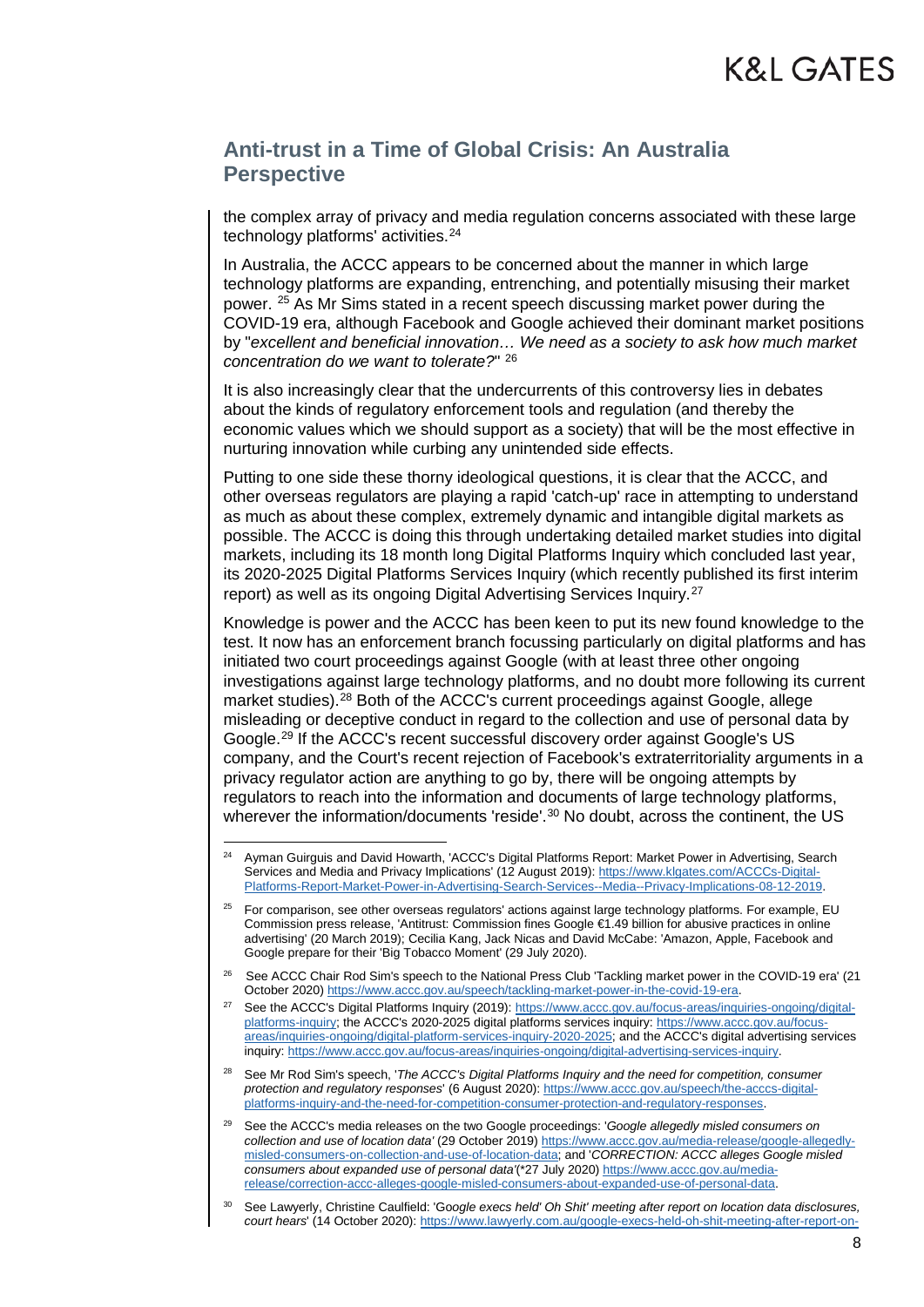Department of Justice's lawsuit against Google over allegations that its longstanding agreements with Apple and Android phone makers to make its search engine the default on their device have made barriers to entry too high for search rivals will be observed with equally bated breath.<sup>[31](#page-8-0)</sup>

Perhaps one of the most controversial, and innovative tools, that the ACCC has come up with in recent times to rein in large technological platforms' market power is the proposed mandatory Code of Conduct to address the 'acute bargaining power imbalances' between Australian news businesses and Google and Facebook.<sup>32</sup>

There are two unique features of this Code. One is that, unlike a significant number of the other Codes of Conduct over which the ACCC has oversight, such as the Food and Grocery Code for the large supermarkets, this Code is intended to be incorporated directly into the CCA, rather than as a declared regulation. The key difference is that a breach of this Code of Conduct could be exposed to the same penalties as a breach of key provisions of the *Competition and Consumer Act*. [33](#page-8-2) Undoubtedly, the ACCC may be hoping that the higher penalties will provide for greater deterrent effects in moderating the behaviours of large technology platforms.

The other feature of the Code has been the subject of much media contention and heated debate, namely the binding nature of the 'final offer' arbitration process, where the news business can negotiate with Google/Facebook for up to three months on the amount Google/Facebook should pay for including their news content on their platforms.[34](#page-8-3) If no agreement has been reached on payment, the news business can choose to proceed to arbitration where both parties can put forward their best offer (and each can make a submission in response to the opposing offer) and the arbitrator then chooses one of the offers[.35](#page-8-4) At the same time as the arbitrator's consideration, the parties can continue to negotiate throughout the arbitration process and if a commercial agreement is reached independent of the arbitration process, the arbitration process will come to an end.[36](#page-8-5)

Undoubtedly, both businesses and the ACCC must remain cognisant that a 'one size fits all' approach is unlikely to work for regulating digital markets generally. Take for example, Amazon, an established technology major in the US and other but otherwise considered a relatively new entrant into the Australian market, and hence has been previously considered by the ACCC as a disruptor to incumbent retailers and potentially lowering barriers for third party/smaller retailers. Consider also the ACCC's oversight of the

-

[location-data-disclosures-court-hears/;](https://www.lawyerly.com.au/google-execs-held-oh-shit-meeting-after-report-on-location-data-disclosures-court-hears/) *Australian Information Commissioner v Facebook Inc* interlocutory judgment (14 September 2020)[: https://www.oaic.gov.au/assets/updates/news-and-media/2020-09-14-](https://www.oaic.gov.au/assets/updates/news-and-media/2020-09-14-Orders.pdf) [Orders.pdf.](https://www.oaic.gov.au/assets/updates/news-and-media/2020-09-14-Orders.pdf) 

<span id="page-8-0"></span><sup>31</sup> See The New York Times, '*Read the Antitrust Lawsuit Against Google*' (20 October 2020): [https://www.nytimes.com/interactive/2020/10/20/us/doj-google-suit.html.](https://www.nytimes.com/interactive/2020/10/20/us/doj-google-suit.html) 

<span id="page-8-1"></span><sup>&</sup>lt;sup>32</sup> ACCC 'News media bargaining code' (31 July 2020): [https://www.accc.gov.au/focus-areas/digital-platforms/news](https://www.accc.gov.au/focus-areas/digital-platforms/news-media-bargaining-code/draft-legislation)[media-bargaining-code/draft-legislation,](https://www.accc.gov.au/focus-areas/digital-platforms/news-media-bargaining-code/draft-legislation) also contrast with the other Codes of Conduct the ACCC has oversight of, including Franchising Code of Conduct and the Food and Grocery Code of Conduct. The Code may be expanded to cover other large technology platforms in due course.

<span id="page-8-2"></span><sup>33</sup> See exposure draft *News Media and Digital Platforms Mandatory Bargaining Code Bill 2020 - Division 8 enforcement[: https://www.accc.gov.au/system/files/Exposure%20Draft%20EM%20-](https://www.accc.gov.au/system/files/Exposure%20Draft%20EM%20-%20NEWS%20MEDIA%20AND%20DIGITAL%20PLATFORMS%20MANDATORY%20BARGAINING%20CODE%20BILL%202020.pdf) [%20NEWS%20MEDIA%20AND%20DIGITAL%20PLATFORMS%20MANDATORY%20BARGAINING%20CODE](https://www.accc.gov.au/system/files/Exposure%20Draft%20EM%20-%20NEWS%20MEDIA%20AND%20DIGITAL%20PLATFORMS%20MANDATORY%20BARGAINING%20CODE%20BILL%202020.pdf) [%20BILL%202020.pdf.](https://www.accc.gov.au/system/files/Exposure%20Draft%20EM%20-%20NEWS%20MEDIA%20AND%20DIGITAL%20PLATFORMS%20MANDATORY%20BARGAINING%20CODE%20BILL%202020.pdf)* 

<sup>34</sup> ACCC, '*Australian news media to negotiate payment with major digital platforms'* (31 July 2020) [https://www.accc.gov.au/media-release/australian-news-media-to-negotiate-payment-with-major-digital-platforms.](https://www.accc.gov.au/media-release/australian-news-media-to-negotiate-payment-with-major-digital-platforms) 

<span id="page-8-4"></span><span id="page-8-3"></span><sup>&</sup>lt;sup>35</sup> Same as above.

<span id="page-8-5"></span>Same as above.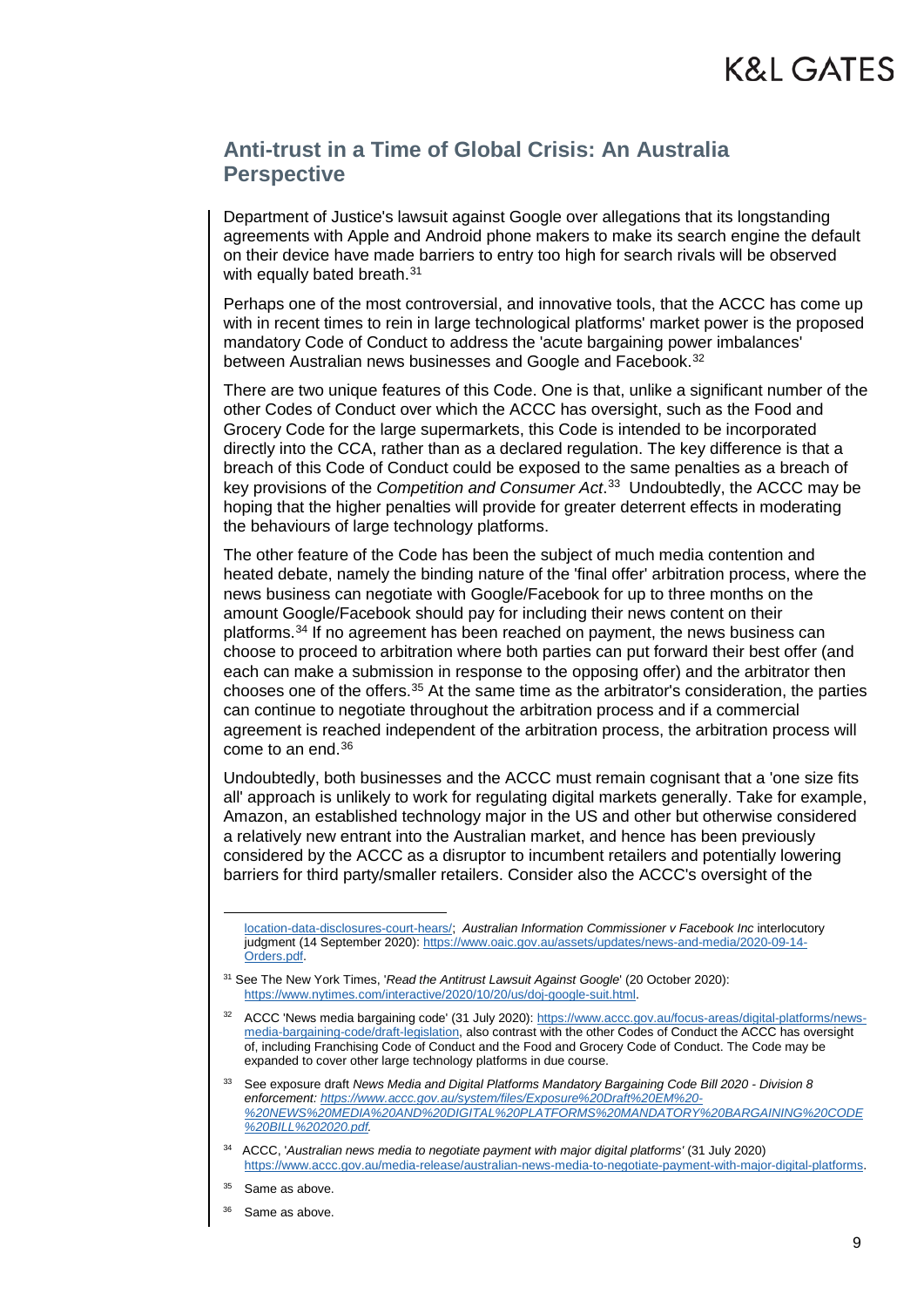recently introduced Consumer Data Right (CDR) regime which was intended to provide consumers with greater access to and control over their data and lower barriers to Fintech competitors (it will apply in due course to energy and telecommunications sector).<sup>[37](#page-9-0)</sup> The CDR regime is in its nascent phase but has not appeared to have a substantive impact on competition in the Fintech sector as yet. As against that is the marked penetration by the new 'buy now, pay later' entrants such as Afterpay and zipPay without the need for regulatory assistance.

Recently, the Government has announced that it will strip the ACCC of oversight of the CDR regime (although the ACCC will retain enforcement rights) to the Treasury, and perhaps as a precursor to establishing a CDR regulator.<sup>[38](#page-9-1)</sup> It is likely that we will continue to see ongoing debates about the appropriateness of expanding the ACCC's regulatory reach with new emerging markets.

#### **Conclusion**

If one were to ask us what is the moral of this evolving COVID-19 story, our answer is it will depend on the perspective of the questioner.

From the vantage point of the regulator (which has the hardest job of trying to please common interests while maintaining its integrity as an enforcement authority), the moral is likely to be to anticipate the unexpected and prepare for the unknown.

In the context of authorisations, the ACCC has adeptly modified the process, finely balancing the benefits of having coordinated industry responses to COVID-19 related challenges without leaving competitors with undue comfort to continue collaboration beyond what is necessary to address pandemic related challenges. Similarly, in approaching price-gouging concerns, the ACCC is careful to recognise that it is not a consumer advocacy body and there is a risk that by adopting an overly proactive interventionist approach, may result in the ACCC 'biting more than it can chew' in terms of the breadth of regulatory responsibilities.

In relation to mergers, the ACCC remains as focussed as ever on a longer term analysis of competitive market structures without being blindsided by short term 'failing firm' arguments. The ACCC's fervent interest in understanding the competitive impact of large technology platforms will no doubt see it engaging more with other global competition regulators to reduce the level of opacity in these data driven markets holistically.

The vantage points of businesses and consumers are likely to be much more diverse, but perhaps the biggest takeaway so far is that the importance of industry coordination, saving 'failing' firms and protecting consumers' interests are not all completely lost causes and the regulator is certainly well tuned to such issues.

Uncertainties about the future remains a predictable facet of our efforts in navigating the pandemic going forward. However, unprecedented uncertainties also provides for unprecedented opportunities - whether it is for regulators to present innovative solutions to address emerging competition law issues, for private parties to independently and proactively scrutinise the market conduct of large corporations, or for us, as private practitioners, to test and challenge the boundaries of competition law.

<sup>37</sup> ACCC, Consumer data right (CDR): [https://www.accc.gov.au/focus-areas/consumer-data-right-cdr-0.](https://www.accc.gov.au/focus-areas/consumer-data-right-cdr-0)

<span id="page-9-1"></span><span id="page-9-0"></span><sup>&</sup>lt;sup>38</sup> James Eyers, '*ACCC to be stripped of oversight of consumer data right*' (30 October 2020): [https://www.afr.com/companies/financial-services/accc-to-be-stripped-of-oversight-of-consumer-data-right-](https://www.afr.com/companies/financial-services/accc-to-be-stripped-of-oversight-of-consumer-data-right-20201028-p569fh)[20201028-p569fh.](https://www.afr.com/companies/financial-services/accc-to-be-stripped-of-oversight-of-consumer-data-right-20201028-p569fh)